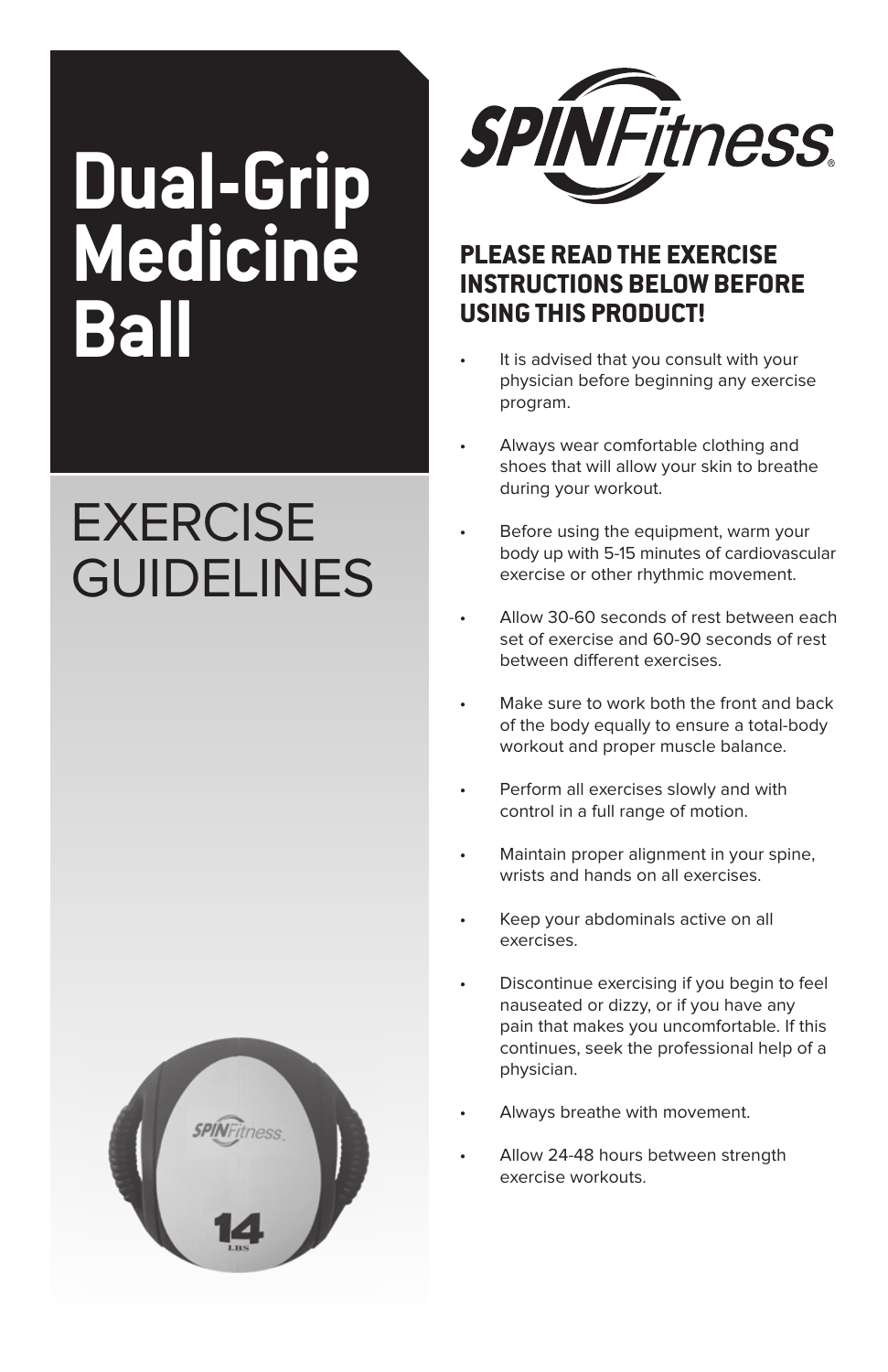

Exercise #1: **Shoulder Presses** Level: **Beginner**

#### **Starting Position:**

- Stand with your feet hip-width apart.
- Bend your knees slightly.
- Look straight ahead.
- Hold the ball by the handles in front of your chest.

#### **Execution:**

- Inhale to prepare.
- Exhale as you extend your arms above your head at a 45-degree angle.
- Lower the ball until your elbows are back in line with your shoulders.
- Keep your back straight and head in line with your spine.
- Do 1-2 sets of 10-15 repetitions.



Level: **Beginner**

Exercise #2: **Tricep Presses**

#### **Starting Position:**

- Stand with your feet hip-width apart.
- Bend your knees slightly.
- Look straight ahead.
- Hold the ball by the handles overhead with your upper arms by your ears.

#### **Execution:**

- Inhale to prepare.
- Exhale as you lower the ball behind your head, keeping your elbows pointing forward.
- Inhale to pause and then exhale as you press the ball back to the starting position.
- Keep your back straight and head in line with your spine.
- Do 1-2 sets of 10-15 repetitions.
- For a less challenging modification, sit on a bench or chair and perform this exercise.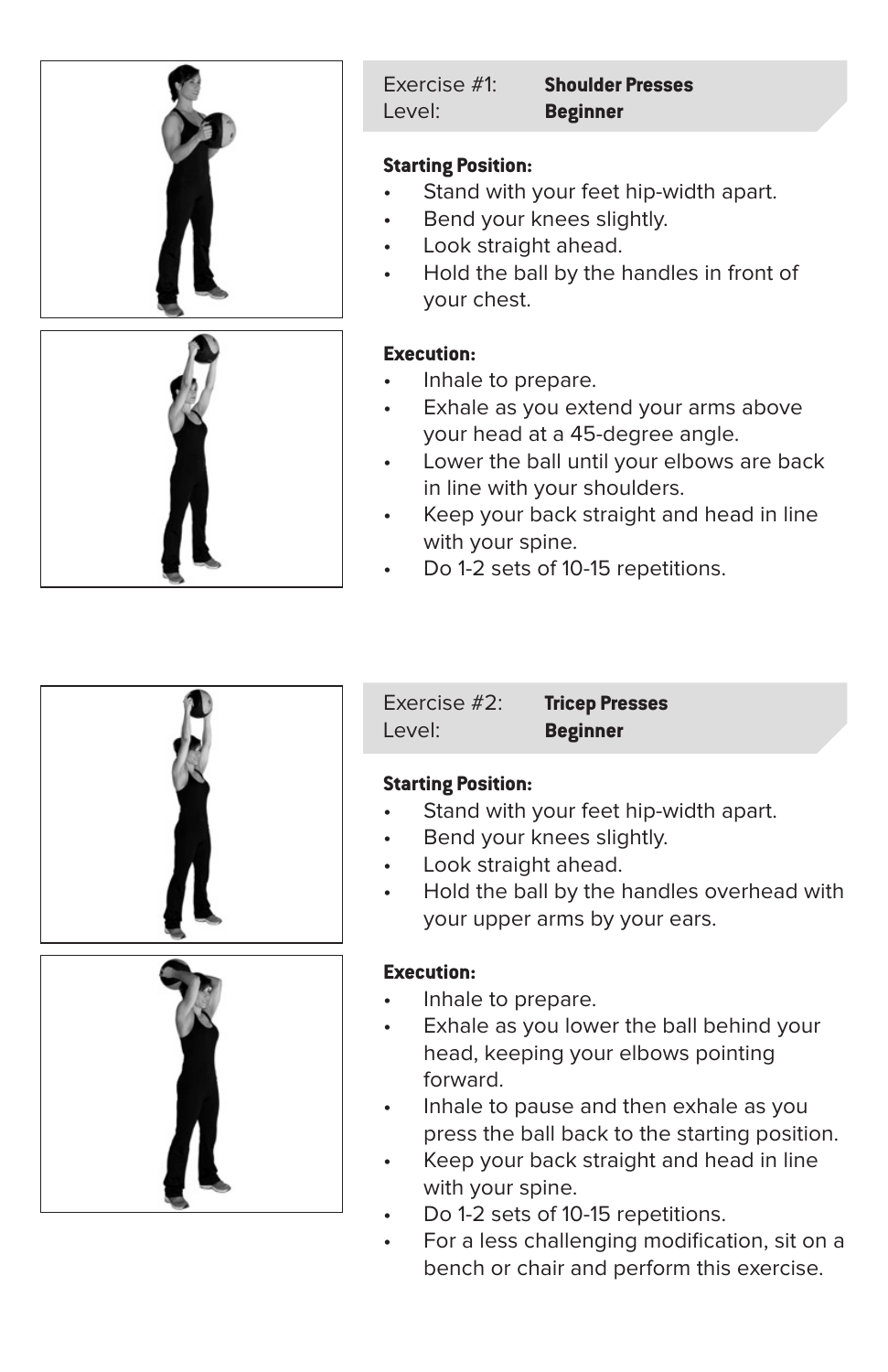

#### **Starting Position:**

- Stand with your feet in a wide stance.
- Hold the ball in both hands, with your arms extended at chest level.
- Stand up straight.

#### **Execution:**

- Inhale to prepare.
- Exhale as you rotate your torso to the right side, bringing the ball down toward your right knee.
- Inhale as you rotate and pull the ball toward the ceiling on the left side.
- Rotate your spine back to the starting position, keeping your abdominals engaged. Allow your head to follow your spine.
- Do 8-10 repetitions on each side.





Exercise #4: **Side Plank with Rows** Level: **Advanced**

#### **Starting Position:**

- Lie on the floor on your right side. Stack your feet on top of each other.
- Place your right hand on the floor slightly in front of your shoulder.
- • Hold the ball in your left hand in front of you.
- Lengthen your spine.
- Draw your shoulders away from your ears.

#### **Execution:**

- Inhale to begin and then exhale as you lift into a side plank position.
- Hold the side plank as you lift the ball up to your chest.
- Lower the ball without touching the floor for 5-8 repetitions.
- For a more challenging modification, extend the arm and lift the ball to the ceiling.
- Do 1-2 sets of 5-8 repetitions on each side.